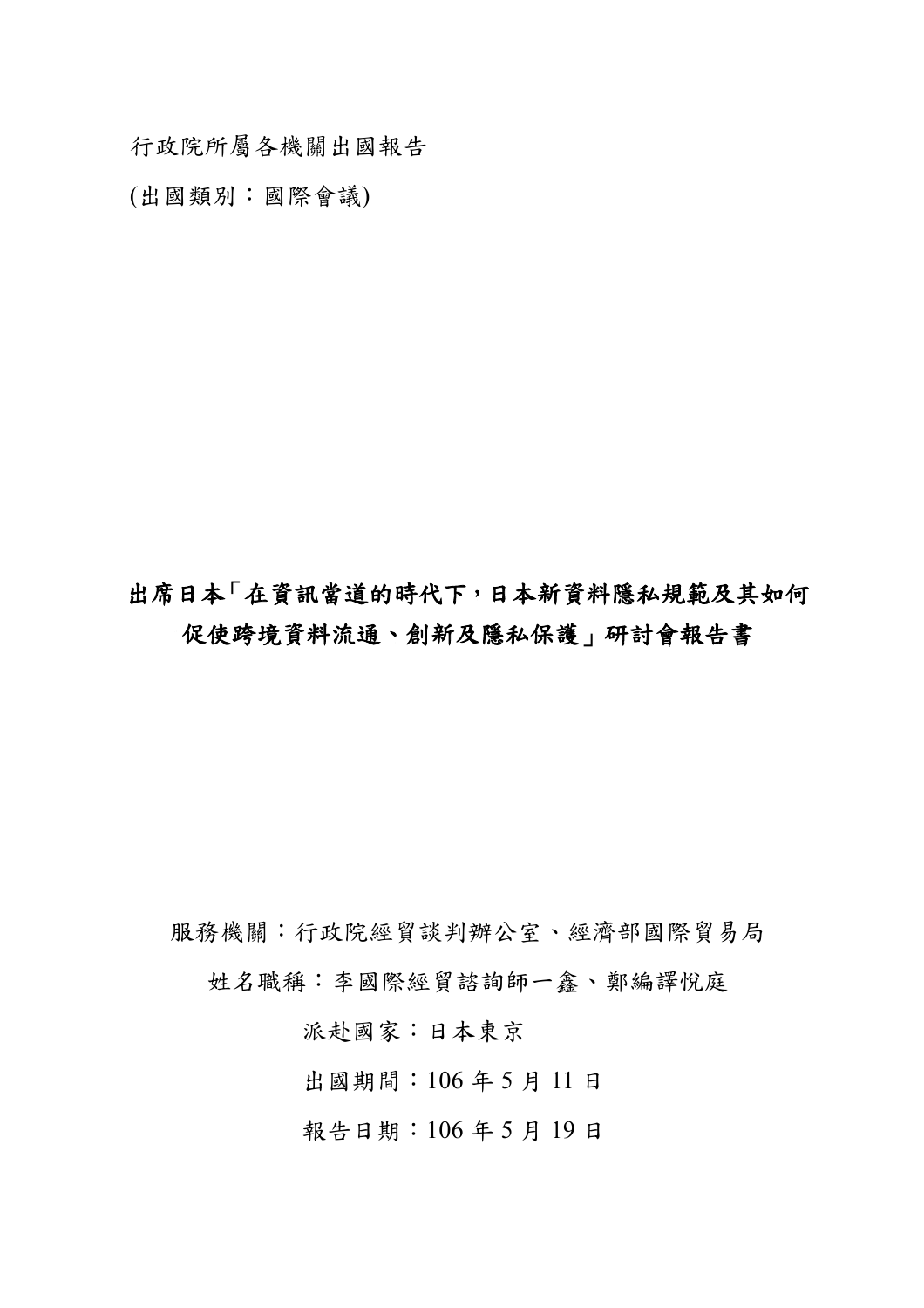## 摘要

本次研討會係由美國資訊政策領導中心及 Google 主辦,旨在 探討在大數據、物聯網、人工智慧等創新科技的時代,建立良好 的跨境資料流通管理及移轉機制,以在允許資料跨境流通的同時 又能保障個人資訊隱私,建立消費者及使用者信心,協助中小企 業及開發中國家之發展促進商業及經貿活動與經濟成長。並希冀 藉由介紹日本個人資訊保護法的修法及 APEC 的跨境隱私保護規 則體系(Cross-border Privacy Rules System,CBPR),讓各界對 CBPR 有初步瞭解,獲得共識,以國際合作方式建立起全球跨境資料流 通之管理及移轉機制標準。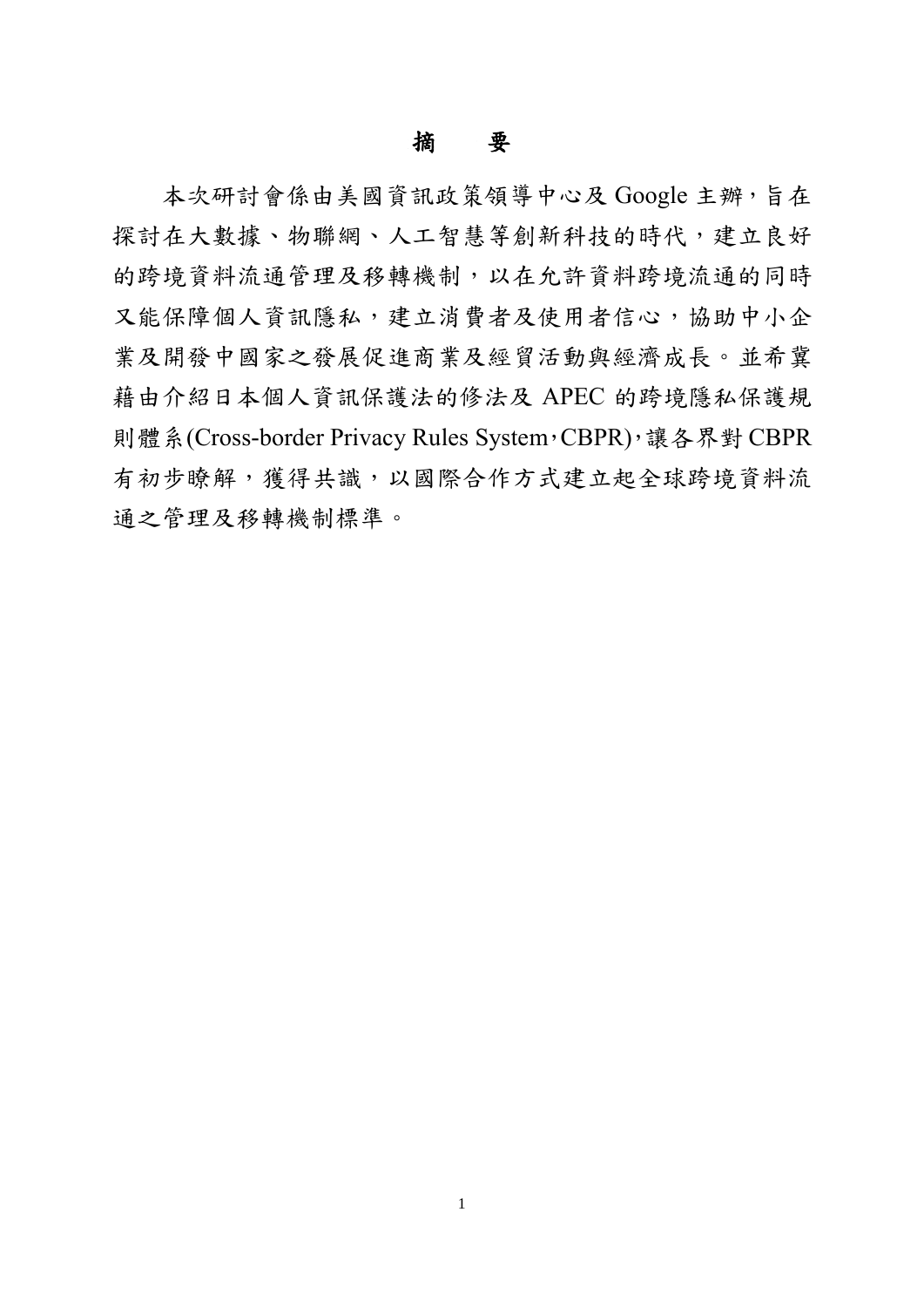目 錄

| 壹、 目的                                         | 3              |
|-----------------------------------------------|----------------|
| 貳、 過程                                         | 3              |
| 一、 開場及主題演講                                    | $\overline{4}$ |
| 二、 研討會議                                       | 5              |
| (一) 場次一:日本修改隱私法以促進資料跨境流通,在驅動經濟、創新<br>的同時也保護個資 | 5              |
| (二) 場次二:跨境資料流通與 APEC CBPR 體系介紹                | 8              |
| (三)場次三:針對大數據、機器學習與人工智慧建立新規範                   | 14             |
| 參、 觀察與建議                                      | 16             |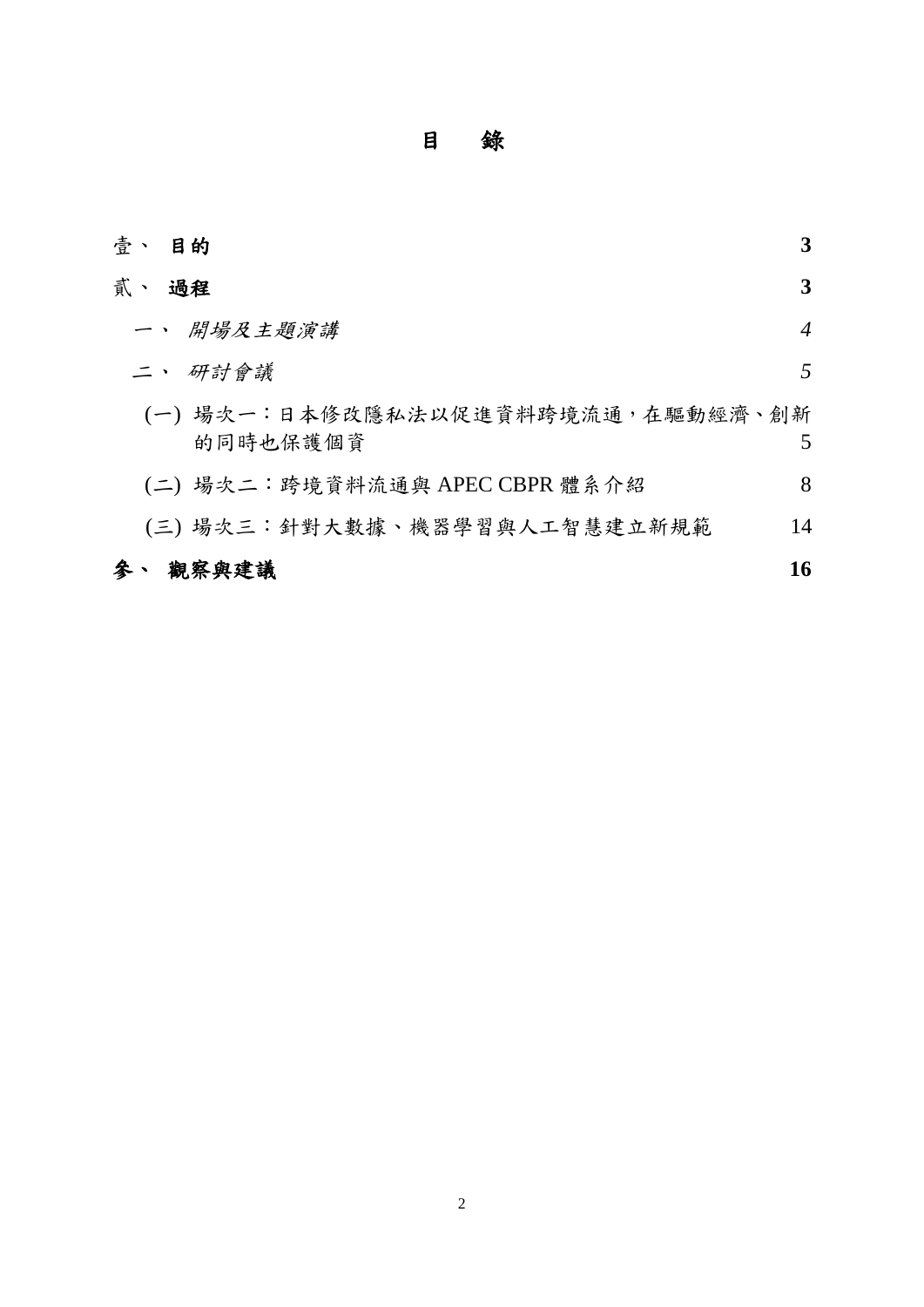#### 壹、 目的

過去即使有些國家已具備個人資訊保護法,但可能僅針對某 些產業做規範,或僅能於境內執行,惟在新科技時代,保護規範 的重點在跨國執行,尤其是大數據、物聯網、人工智慧等的來臨, 跨境資訊流通將更頻繁,舊有規範是否合宜?是否需要針對新科 技擬定新規範?若需要新規範,那麼又該如何規範?該等問題係 本次會議的探討主題。此會議係一個拋磚引玉的開端,後續將持 續邀集業者及專家學者於各國舉辦類似研討會議,目的在喚起大 家對該等議題的重視,希冀各國能一同商議跨境資料流通之管理 及移轉機制建立等事宜,以設立國際標準。

該會議的另一目的亦在藉由介紹日本個資保護法的修法及 APEC 的 CBPR 體系,鼓勵更多 APEC 經濟體加入 CBPR,畢竟 如何透過資訊透明化來促進經濟成長與社會發展,同時又能保護 個資,建立消費者信心是各國當前面臨之難題,然各國的個資保 護規則不一,跨境管理具一定的挑戰性,因此亟須有一套管理系 統,而 APEC 所提倡之 CBPR 即是解決方案之一,盼全球規範可 從 APEC 的 CBPR 建立起,但更重要的是,要 CBPR 得以有效執 行,則須有更多經濟體及組織一同加入。

#### 貳、 過程

5 月 11 日上午 10 時 30 分本辦公室李國際經貿專業諮詢師一 鑫偕經濟部貿易局鄭編譯悅庭,駐日經濟組盧經濟秘書詩榮出席 會議,參加人員包括各國官員、業者及專家 43 人(出席名單如附 件 1)。本次研討會議分為主題演講及三個場次的研討會議(議程見 附見 2),會議要點如次: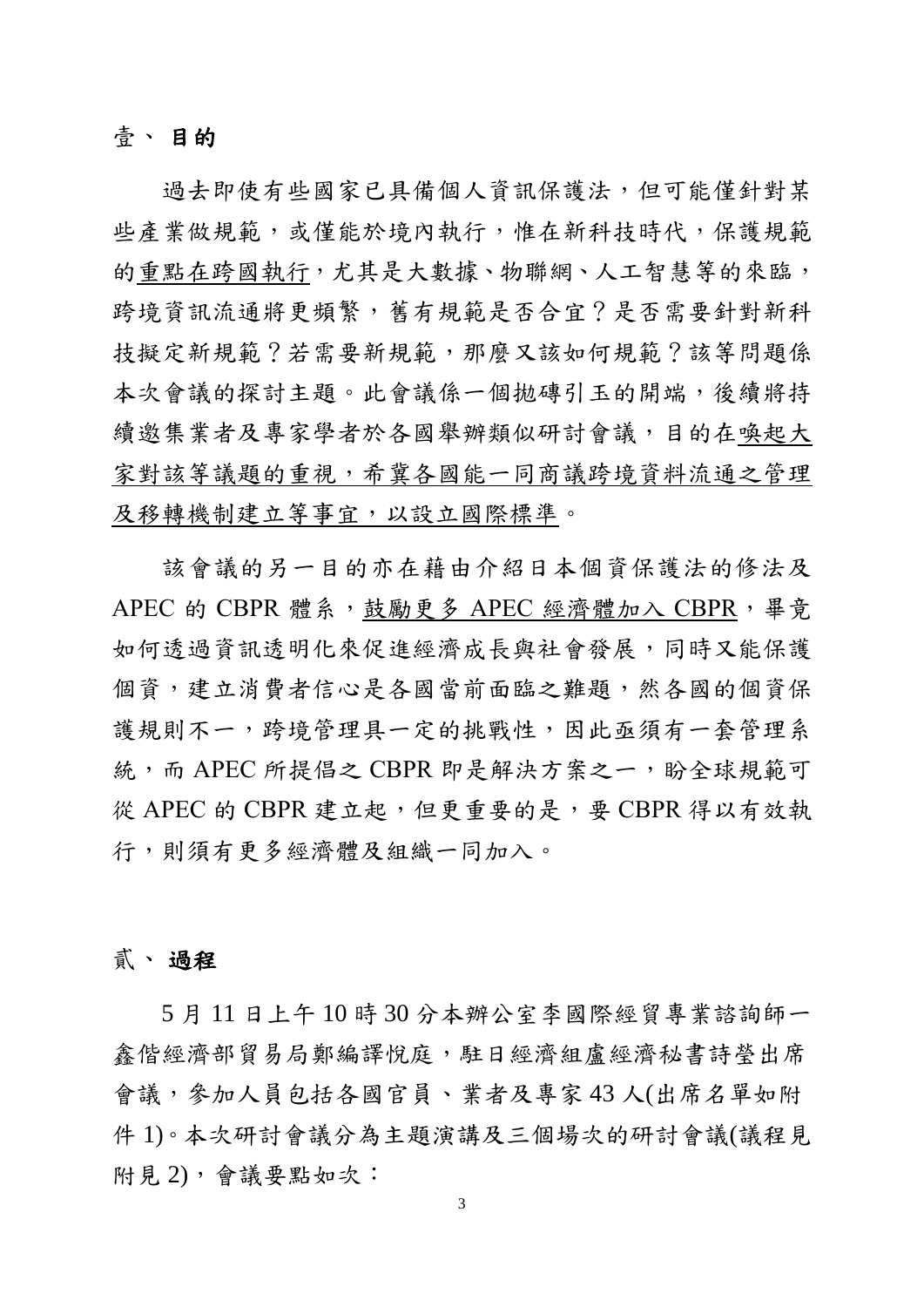#### 一、 開場及主題演講

研討會議首先由美國資訊政策領導中心(CIPL)副主任兼資深 政策顧問 Markus Heyder 開場致辭,接著由美國駐東京大使館商 務部部長顧問 Andrew Wylegala、眾議院/民主黨資訊戰略特派委 會主席 Takuya Hirai、日本個人資訊保護委員會(PPC)官員 Ms. Mari Sonoda、CIPL 主任 Bojana Bellamy 等人各進行 5 分鐘的主題 演講。主題演講要點如下:

- (一)第四次工業革命來臨:社會已從過去的農業社會到網路社 會,再到資訊、數位經濟社會,很多工作方式已變。數據 是趨動成長及創新的引擎,亦是企業與政府的資產,據 OECD 估計, 數位經濟可為企業及政府提升 5%-10%左右 的工作效率。
- (二)資訊傳輸議題受重視:資訊流通對人民/消費者、服務、資 產、大企業及中小企業均具有多重價值及利益。然而全球 尚有許多未開發區域需要發展,惟網路世界沒有界線,深 具挑戰,因此亟需制定法規來保護資訊,但這些法律規範 須具有一致性。
- (三)相關法規建立具挑戰:數位經濟即經濟數位生活,但現存 法規如何符合這樣的經濟發展趨勢是一個挑戰,尤其要在 不限制資料流通的情況下正確使用資料(not to stop data, but use data correctly),讓消費者與使用者皆受到保護更是 困難,隱含建立信任及資訊透明化是關鍵。而要建立好的 規範架構、平衡資料開放與其風險、保護國家及人民安全, 單靠法律規範是行不通的,還需有組織、政府與民間的共 同合作。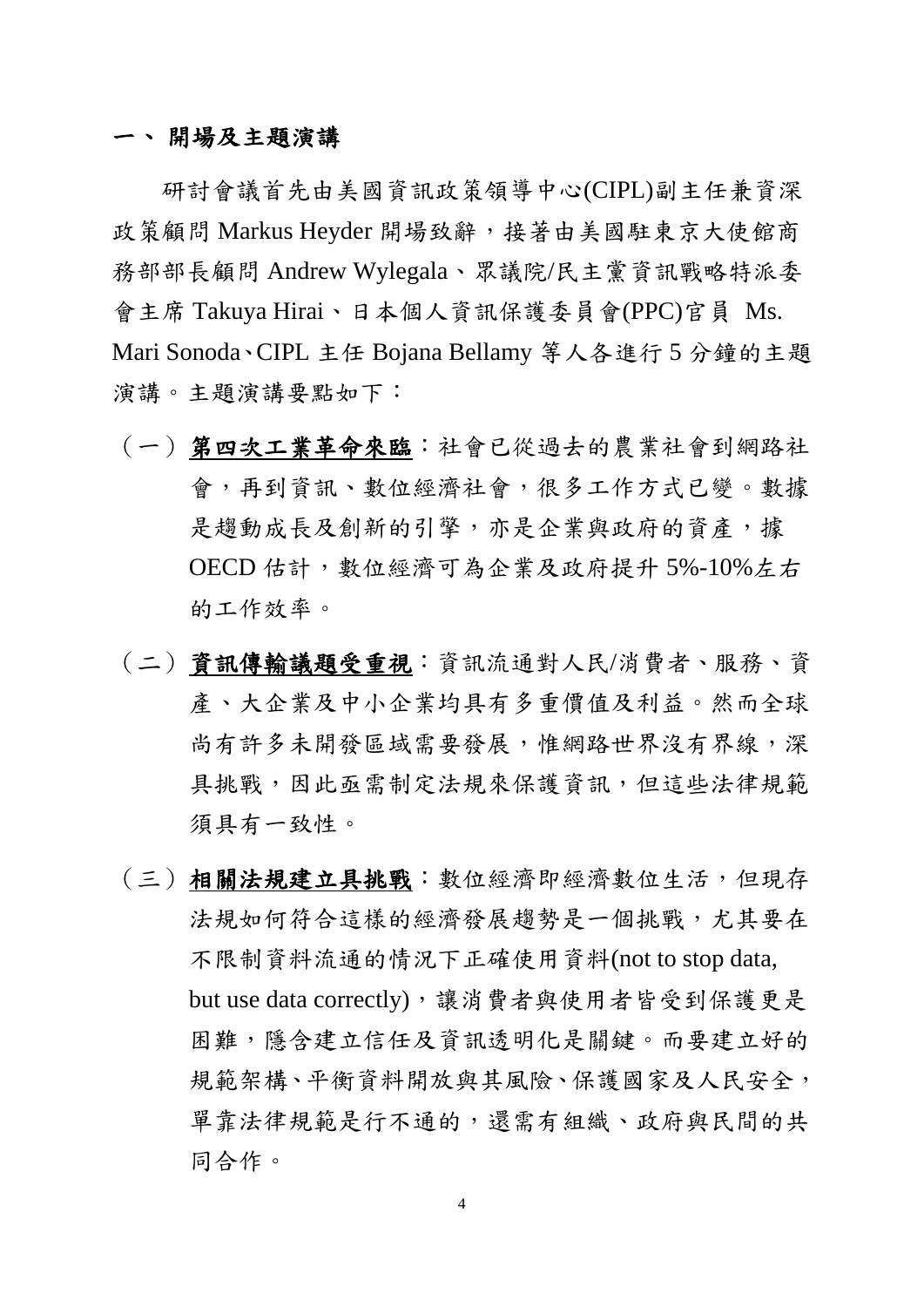(四)資料傳輸管理循環:資訊流通管理有效執行步驟係一循環 體系,法規制定後,仍須適時進行風險評估,由評估結果 設計公平機制並透明化,提供相關法規作為之教育訓練, 並監測執行,最後回報成效以作修正。



### 二、 研討會議

主題演講後,本研討會議分為三個場次進行,每場次各有 5-8 位不等之與談人發表言論(每人約發言 5-10分鐘), 闡述資訊流 通及個資保護的重要性,及鼓勵與會者支持 APEC CBPR 機制。 各場次要點說明如下:

**(**一**)** 場次一:日本修改個人資訊保護法以促進資料跨境流通,盼 在驅動經濟、創新的同時也保護個資

該場次主要介紹日本個人資訊保護法之修正,與談人包含日 本個人資訊保護委員會(PPC) 顧問 Kuniko Ogawa、筑波大學圖 書、資訊與媒體科學學系副教授 Kaori Ishii、日本雅虎總法律顧問 Naoya Bessho、法律檢察署律師 Naoko Mizukoshi。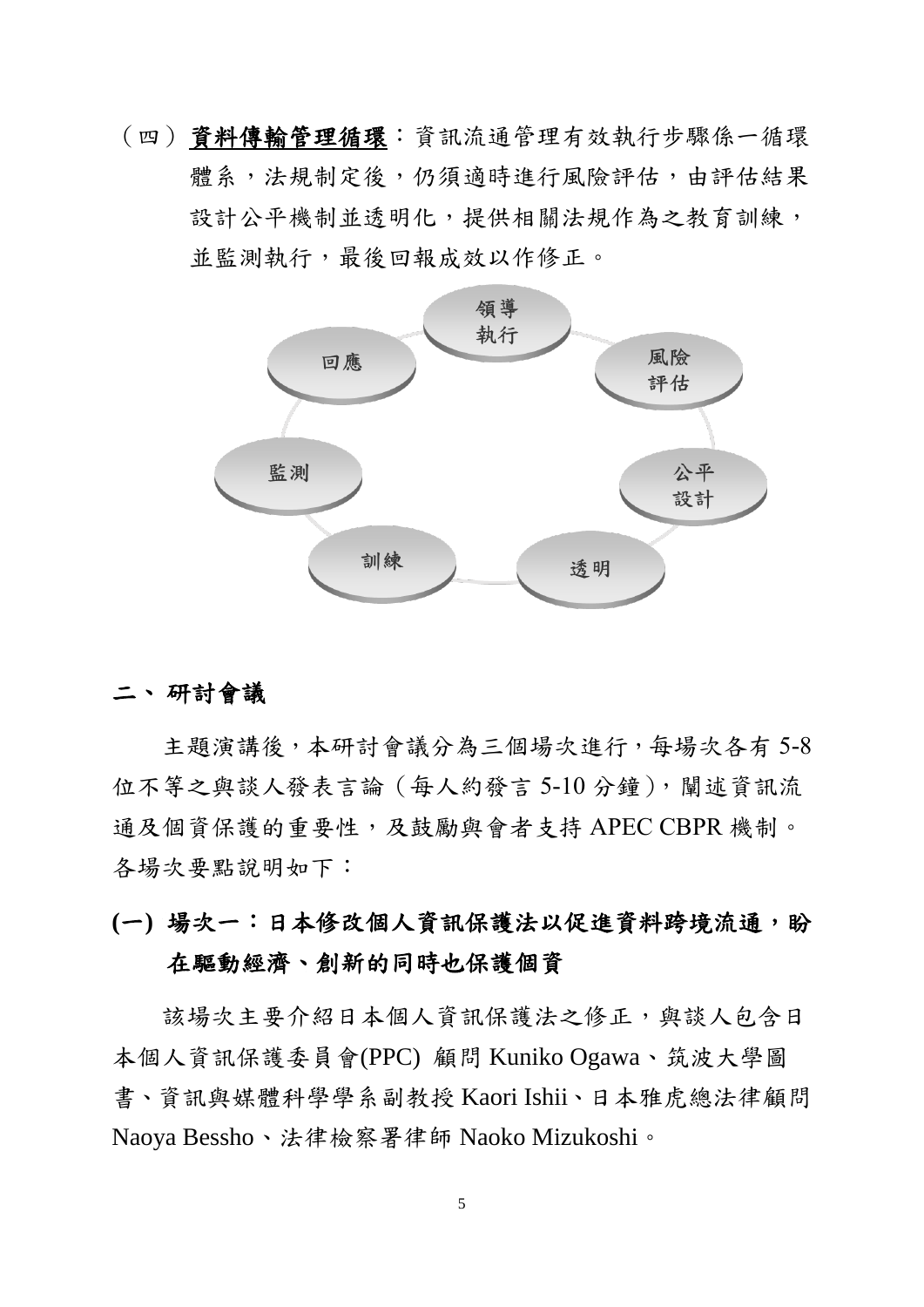### 1. 日本個人資訊保護法介紹:

1

PPC 的 O 顧問說明,日本個人資訊保護法(the act on the protection of Personal Information, APPI), 係於 2003 年先實施部 分條文,至 2005 年才完全實施。嗣後因科技進步造成資通訊(ITC) 產品快速發展,日本企業將個人資訊用於創造商機的需求(例如使 用大數據(含個資與機器學習))越加增長,但日本民眾對個人資 訊被揭露或被第三方使用一向是相當保守(抗拒)的立場<sup>1</sup>,在「個 人資訊」的定義逐漸難以釐清形成灰色地帶的情況下,使得日本 企業欲藉使用個人資訊在數位經濟進行資訊傳輸或創新的活動受 到阻礙。

日本政府於 2013 年確立透過創新科技打造該國成為世界最 先進 IT 大國之重大政策目標, 爰以上種種促成此次 APPI 之修法 <sup>2</sup>,目的旨在於"保護個人隱私資料"與"使用個人資訊創造商業利 益"兩者之間取得平衡。APPI 修正案已於 2015年9月通過, 預定 於 2017 年 5 月 30 日全部生效。修正案重點如下:

| 2013年確立之               | 2015年通過之               | 說明                                                                      |
|------------------------|------------------------|-------------------------------------------------------------------------|
| 修法方向                   | 重點修正項目                 |                                                                         |
| 消除現行法個                 | 釐清個人資訊                 | 修正第2條第1項有關「個                                                            |
| 資定義不明之                 | (personal Information) | 人資訊」、「個人識別符號」                                                           |
| 問題                     | 之定義                    | 之定義。                                                                    |
| 促進個資活用<br>與加強隱私之<br>保護 | 建立可活化使用個人<br>資訊的法律架構   | 制定使用「匿名加工個人資<br>訊」 (亦即個人資訊去識別<br>化)之法規,建立被信賴之<br>匿名加工制度,以開啟活用<br>大數據之路。 |
| 建立因應全球                 | 同左                     | 針對個資傳輸至外國第三方                                                            |

<sup>1</sup> 如日本雅虎 B 法律顧問舉例, 札幌市地下空間閱讀室本有一計書, 希望收集走進閱讀室人的性別、年 齡等資訊,以做分析,然卻受到人民的極力反彈,只好作罷。

 $2$  此外,日本政府於 2013年正式通過「My number  $($ マイナンバー)」法案,導入類似我國國民身分證的 個人編號制度,於 2015年開始分配國民的個人編號,並於 2016年1月正式啟用。本次 APPI 的修法亦 與配合此項重大個人資訊變革有關(將此身分編號納入個人資訊範圍)。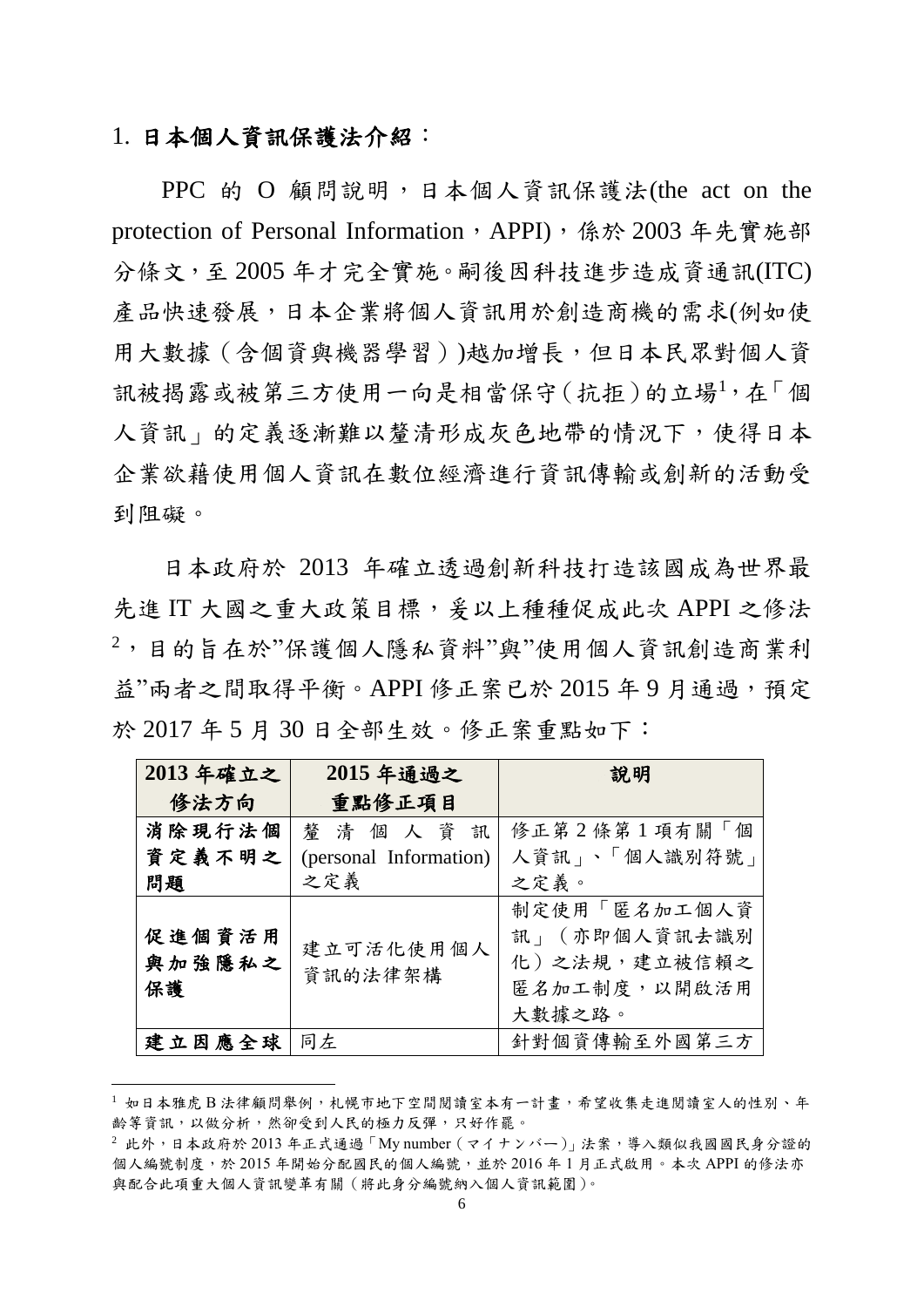| 2013年確立之 | 2015年通過之         | 說明             |
|----------|------------------|----------------|
| 修法方向     | 重點修正項目           |                |
| 化趨勢所需之   |                  | 的情形,制訂境外之外國個   |
| 個資法制     |                  | 資處理業者適用規定 (第24 |
|          |                  | 條)。並針對該等法規如何   |
|          |                  | 在境外執行以及與外國政府   |
|          |                  | 合作、資訊分享等節制訂相   |
|          |                  | 關法規。           |
|          |                  | PPC 為個人資訊保護之統一 |
|          | 建立個人情報保護委        | 執行監督機關,設有1名主   |
| 統一執行監督   | 員會<br>Personal   | 席與8名委員,需具有個人   |
| 機關之設立    | Information      | 資訊保護相關領域之專業,   |
|          | Protection, PPC) | 成員皆獨立行使職權。其指   |
|          |                  | 派需獲由首相與國會同意3。  |

### 2. 教育企業與消費者相關法規知識的重要:

筑波大學 I 副教授、日本雅虎 B 法律顧問及律檢察署 M 律師 皆表示,要推動資訊流通,需要有新規範管理,但更重要的是教 育企業與消費者了解這些法律規範。細說如下:

(1) I 副教授說明,至今甚麼資料需受保護尚未有明確定論(open questions),而人工智慧(AI)除涉及個人資訊保護外,還面臨其 他安全及道德問題。PPC 應適時教導人民相關法規,讓人民瞭 解資料會被如何使用,並諮詢人民意見,以促使 PPC 的個資保 護架構更趨完善。於境內,政府應提供保護,並深入瞭解事實; 於國際,政府須瞭解各國法規不同處,鼓勵更多 APEC 經濟體 加入 CBPR 體制(詳見場次二說明),甚至與歐盟執委會進行諮 商,讓 CBPR 與歐盟的一般資料保護規範(General Data Protection Regulation, GDPR)具同等效力。

<sup>3</sup> 資料來源: PPC 官網介紹, <https://www.ppc.go.jp/en/aboutus/>。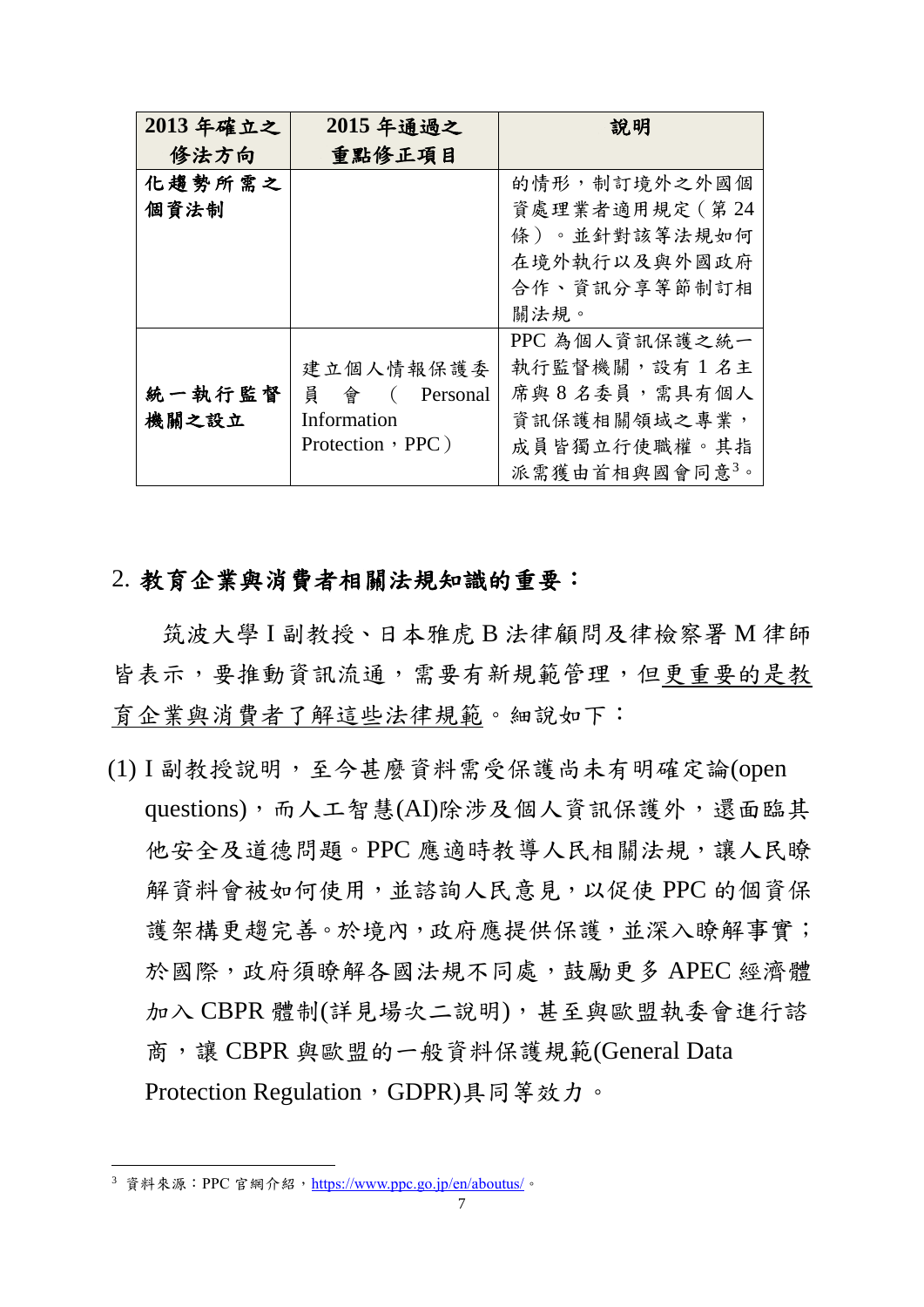- (2) B 法律顧問表示, 期待日本個人資訊保護法的修正能給予企業 正確指引,說明如何正確使用大數據以符合法律規定。甚至讓 提供者與使用者具有契約關係,明確指出將如何收集資料、會 釋出何種資料、將如何使用資料及將使用哪些資料等的訊息, 建立雙方信任,降低民眾的抗拒心理。
- (3) M 律師提及,讓企業瞭解其內部個資保護作法與現行法規間的 差異非常重要。很多企業對這類法規資訊皆不甚理解,因此即 使擁有數據資料也因害怕觸法而不敢使用,或企業想使用卻遭 消費者反對而作罷。

#### **(**二**)** 場次二:跨境資料流通與 **APEC CBPR** 體系介紹

場次二主要介紹 APEC 的 CBPR 制度,並說明 CBPR 在日本 的作用以及 CBPR 認證對組織及監管機構的好處,可作為全球解 決跨境資訊流動的一種治理模式。與談人包括日本經產省國際事 務辦公室主任 Shinji Kakuno、PPC 顧問 Tsuzuri Sakamaki、日本總 務省全球戰略局國際研究及政策協調主任 Yoichi Iida、韓國內政 部個資保護政策副主任 Suhee Kim、日本一般財團法人日本情報 經濟社會推進協會認可個資保護組織辦公室主任 Masataka Saito、TRUSTe 國際規範事務處主任 Josh Harris、Apple 全球隱私 資深經理 Jane Horvath、及 Google 國際隱私經理 Keith Enright 等。

# (一) 多國認同促進資料流通對經濟、創新的重要,但對安全仍存 疑慮

不論是 G7 或 G20 皆認同促進資訊流通、允許網路使用者可 選擇獲取其所需之線上資訊、知識與服務,且不應有資訊落地之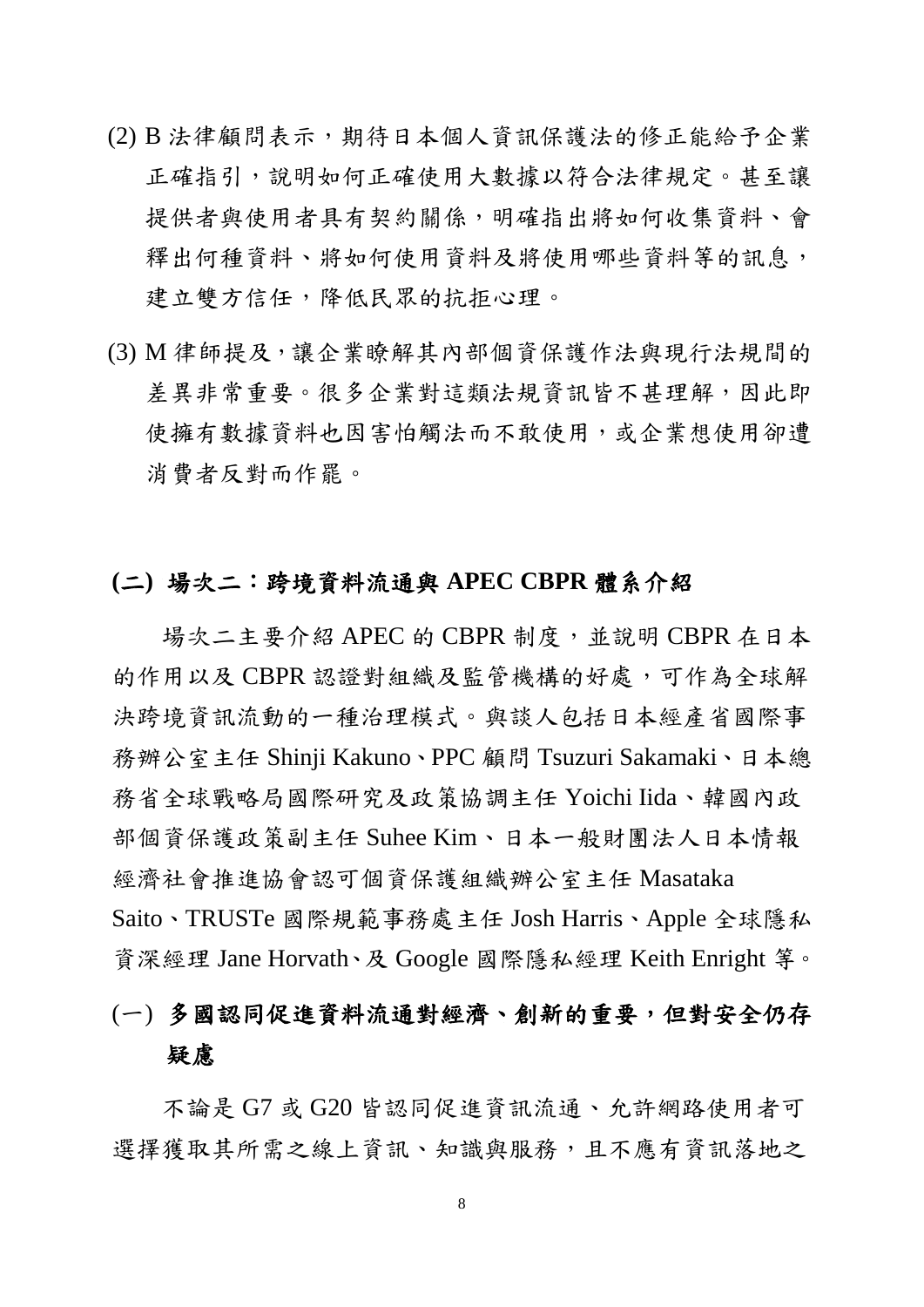限制。G20 亦認知建立隱私及個資保護機制與智慧財產權同等重 要。儘管如此,仍有國家會以『合理或安全理由』來做例外限制, 且消費者對於企業會如何使用他們的資料亦充滿疑慮,而不願意 提供企業使用。

然資訊的流通與使用是發展數位經濟的關鍵,且數位化及數 據分析可驅動創新,進而提振經濟。據估計,發展數位化可使 GDP 增加近 2,600-2,700 億美元<sup>4</sup>。因此,日本總務省全球戰略局國際研 究及政策協調處正試著建置數據交換市場(Data Exchange Market)及數據信託銀行(Data Trust Bank)平台,希望建立資料 使用的架構與規則,增進隱私及個資保護,來降低消費者疑慮及 增進消費者對資訊流通機制的瞭解,並創造跨領域的互動環境。

由於各國的個資保護規則不一,跨境管理具一定挑戰,因此 亟須有一套管理系統,於此,與談人皆認為 APEC 所提倡之 CBPR 可以是解決方案之一。

#### **(**二**) CBPR** 體系介紹:

CBPR 之成立背景與現況、面臨之挑戰與對未來之期待如圖 1 及表 1 所示。

<sup>4</sup> 詳見 2016 年日本白皮書。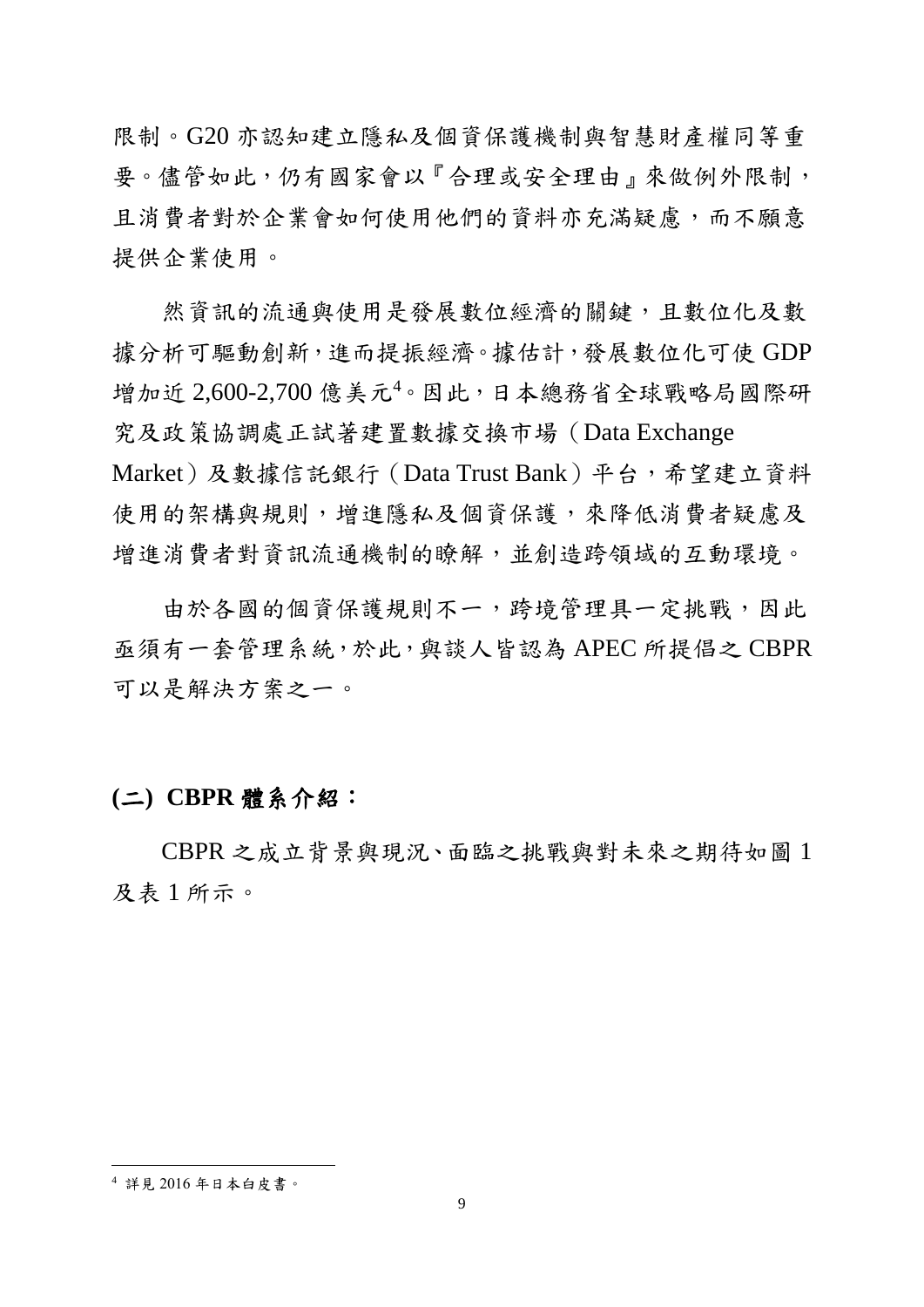

#### 圖 **1**、**CBPR** 成立背景

### 表 **1**、**CBPR** 體系之現況、面臨之挑戰與對未來之期待

| 項目     | 說明                                      |  |  |
|--------|-----------------------------------------|--|--|
| 正式成員   | 美國、日本、加拿大與墨西哥等 4 國                      |  |  |
| 當責機構   | ✔ 美國:TRUSTe                             |  |  |
|        | ✔ 日本:日本情報經濟社會推進協會 (JIPDEC) <sup>5</sup> |  |  |
| 已獲當責機構 | ✔ 美國 19家 (包括 Apple、HP 等)                |  |  |
| 認證的企業  | ✔ 日本1家 (IntaSect)                       |  |  |
| 已提交加入意 | 韓國                                      |  |  |
| 向書者    |                                         |  |  |
| 有意加入者  | 澳洲、香港、俄羅斯、菲律賓、新加坡與臺灣等6國                 |  |  |
|        | 如何促使更多 APEC 經濟體及國際組織參與為一大挑戰,因為儘管        |  |  |
|        | CBPR 係建立在國際隱私架構之上,可成為個資保護的全球標準,         |  |  |
| 面臨之挑戰  | 然目前僅四個 APEC 經濟體 (日本、美國、墨西哥及加拿大) 參與      |  |  |
|        | CBPR 體系。雖然韓國及秘魯於去年12月表示有意願加入,臺灣、        |  |  |
|        | 新加坡等 6 國正考慮參與,然若要有效執行 CBPR,仍需有更多經       |  |  |
|        | 濟體及國際組織加入,以建立起具全球一致性的標準及系統。             |  |  |
| 對未來之期待 | 盼更多成員加入,使體系更有效運作(現僅美日設有當責機構,運作          |  |  |
|        | 正常,且獲得認證的企業家數仍算少)                       |  |  |

<u>.</u>

<sup>5</sup> JIPDEC 與談人表示, JIPDEC 除了審視是否企業的個資保護原則符合相關法律規範等資格,以發予認 證外,亦有監視權,如於監視或審查企業後,有繼續或終止企業認證、以及懲罰違規企業之權利。其表 示,企業獲取 CBPR 認證之好處係可增加消費者及政府對企業使用資料的信任,進而對促進未來經貿活 動與商業創新以及驅動經濟成長有利。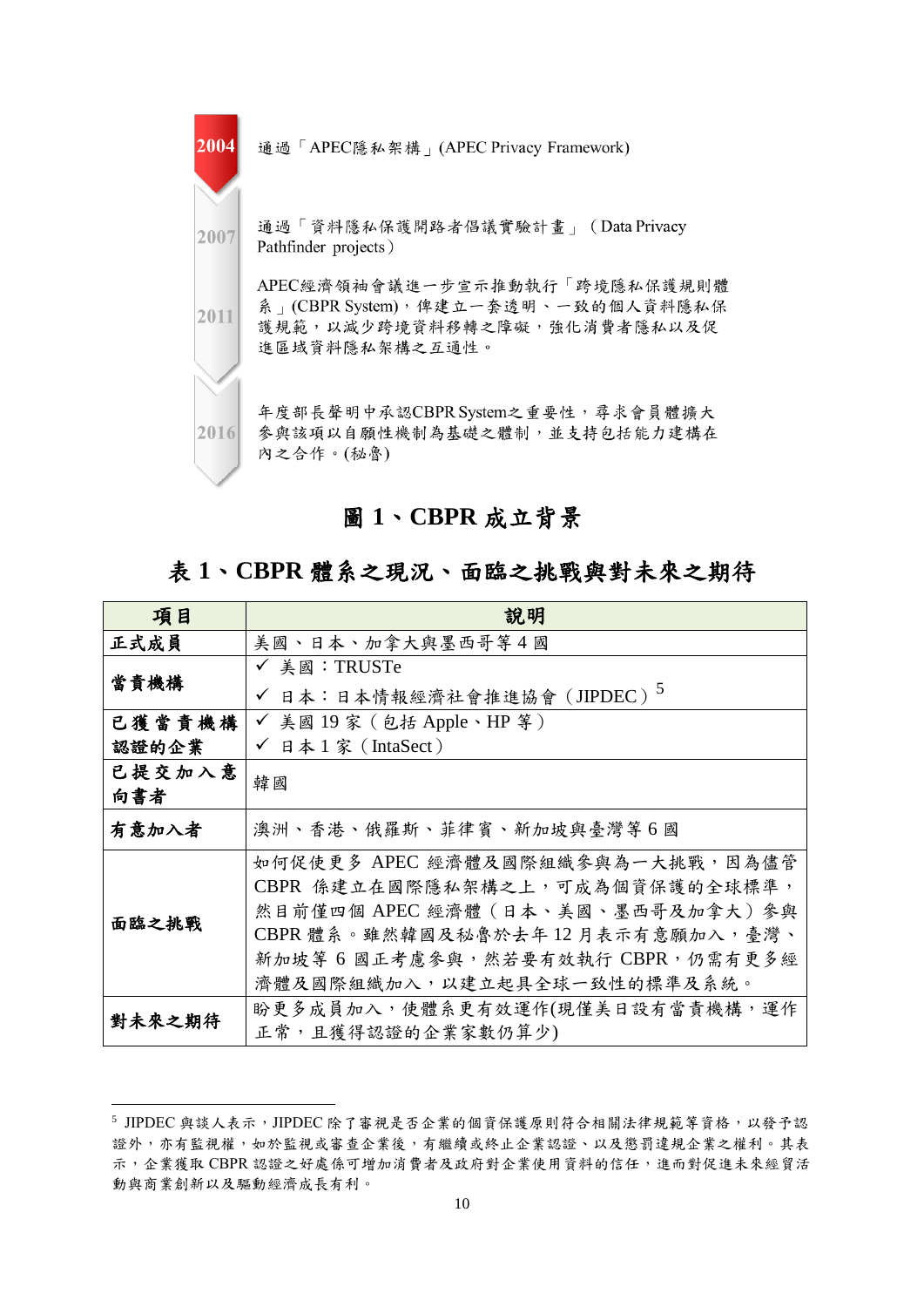#### (三) 日本 **APPI** 新修正內容與 **CBPR** 概念相符:

日本政府本次APPI修法亦針對跨境傳輸及外國個資處理業者 增訂相關規範。例如:增訂對外國第三人提供資料之限制條款(第 24條<sup>6</sup> ),說明除法令規定、為保護人之生命財產、或受國家機關或 地方自治團體委託等例外事件外,個人資料處理事業者,對位於 外國之第三人提供個人資料,應事先得到當事人同意。再者,倘 外國業者所為之行為涉及以日本國民為標的,亦需遵守APPI(第 75條<sup>7</sup>)規範。另鑒於執行前述法規時,可能涉及其他國家之司法、 行政主權(因為係針對境外外國個資處理業者),惟PPC得行使 權限之範圍僅限日本領土境內,因此第78條8規定,倘PPC認定外

7 (Scope of Application) Article 75:

<sup>&</sup>lt;sup>6</sup> (Restriction on Provision to a Third Party in a Foreign Country) Article 24:

A personal information handling business operator, except in those cases set forth in each item of the preceding Article, paragraph (1), shall, in case of providing personal data to a third party (excluding a person establishing a system conforming to standards prescribed by rules of the Personal Information Protection Commission as necessary for continuously taking action equivalent to the one that a personal information handling business operator shall take concerning the handling of personal data pursuant to the provisions of this Section; hereinafter the same in this Article) in a foreign country (meaning a country or region located outside the territory of Japan; hereinafter the same) (excluding those prescribed by rules of the Personal Information Protection Commission as a foreign country establishing a personal information protection system recognized to have equivalent standards to that in Japan in regard to the protection of an individual's rights and interests; hereinafter the same in this Article), in advance obtain a principal's consent to the effect that he or she approves the provision to a third party in a foreign country. In this case, the provisions of the preceding Article shall not apply.

The provisions of Article 15, Article 16, Article 18 (excluding paragraph (2)), Article 19 through Article 25, Article 27 thorough Article 36, Article 41, Article 42, paragraph (1), Article 43 and the following Article shall also apply in those cases where a personal information handling business operator who in relation to supplying a good or service to a person in Japan has acquired personal information relating to the person being as a principal handles in a foreign country the personal information or anonymously processed information produced by using the said personal information.

<sup>8</sup> (Information Provision to the Foreign Enforcement Authorities) Article 78

<sup>(1)</sup> The Commission may provide the foreign authorities enforcing those foreign laws and regulations equivalent to this Act (hereinafter referred to as the "foreign enforcement authorities" in this Article) with information recognized as contributory to fulfilling their duties (limited to those equivalent to the Commission's duties prescribed in this Act; the same shall apply in the succeeding paragraph).

<sup>(2)</sup> Concerning the provision of information pursuant to the preceding paragraph, appropriate action shall be taken so that the information is neither used for purposes other than for the foreign enforcement authorities fulfilling their duties nor used for a foreign criminal case investigation (limited to the one conducted after the criminal facts subject to the investigation have been specified) or adjudication (hereinafter collectively referred to as an "investigation etc.") without consent pursuant to the succeeding paragraph.

<sup>(3)</sup> The Commission may, when having received a request from the foreign enforcement authorities, consent that the information it provided pursuant to paragraph (1) be used for a foreign criminal case investigation etc. in connection with the request except for those cases falling under any of each following item.

<sup>(</sup>i) when a crime subject to the criminal case investigation etc. in connection with the said request is a political crime, or when the said request is recognized to have been made for the purpose of conducting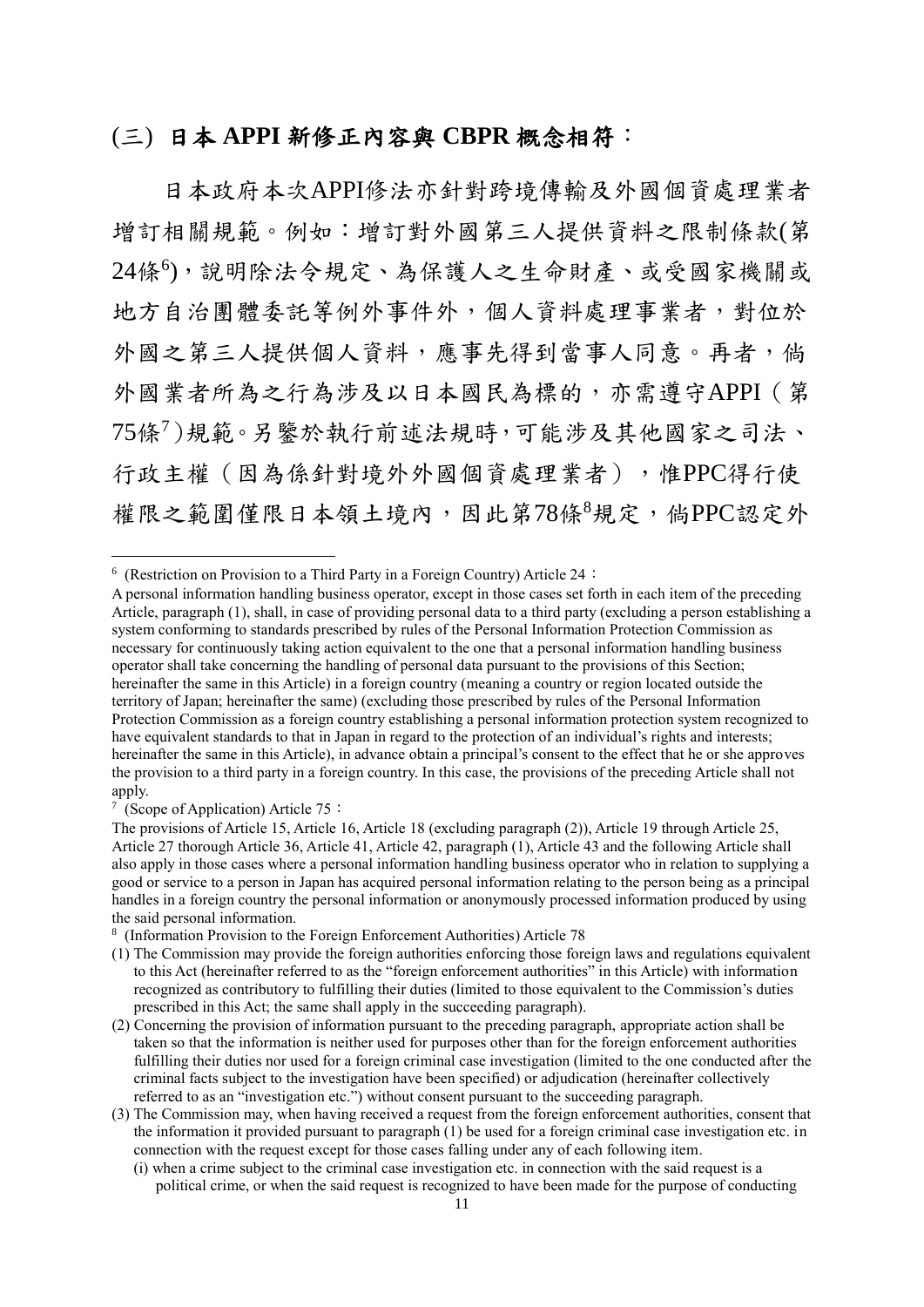國事業違反APPI並經進行APPI規定之指導、建議或勸告仍未予以 改善時,PPC應請求該當外國之主管機關依該國法令協助執行。

此外,APPI 新設之「認定個人資訊保護團體」,其中一類即 等同 CBPR 體系的當責機構(AA),為橫跨各業界訂立出個資保 護共同規則,並對符合其標準之業者授與隱私保護認證標章之團 體(例如財團法人日本情報經濟社會推進協會,JIPDEC)。而日本 企業向 JIPDEC 申請認證時,除需同意遵守該協會制訂之保護個 資準則(guideline)外,尚須符合下列要件(兩者中有一項成立 即可):一是加入 JIPDEC 個資保護認證系統,或是加入 JIPDEC 為個資之保護與商業使用所成立的計畫。

#### (四) 韓國推動加入 **CBPR** 之進展:

韓國內政部 K 副主任表示,韓國的個人資訊依其性質分屬不 同機關管理,如資通訊(ICT)類由韓國通訊委員會(Korea Communication Commission, KCC)主管;財務金融類由金融服 務委員會 (Financial Services Commission,FSC) 主管;其他類別 則由內政部(Ministry of the Interior)來主管。

其中韓國內政部之執掌較著重個人資訊之保護,而非促進商 業行為之跨境資料傳輸,因此推動加入 CBPR 工作皆交由 KCC 主 導。此外韓國在加入 CBPR 面臨的問題尚有:國內法已訂有相關 隱私保護認證制度 (Personal Information Management System, PIMS), 筹需就 PIMS 與 CBPR 認證制度進行調合;另韓國現行

the investigation etc. into a political crime

<sup>(</sup>ii) when an act relating to the crime subject to a criminal case investigation etc. in connection with the said request, if it were committed in Japan, shall not constitute a criminal offense according to the laws and regulations in Japan

<sup>(</sup>iii) when there is no assurance that the requesting country will accept the same kind of request from Japan (4) The Commission shall, in case of consenting under the preceding paragraph, obtain a Minister of Justice's

confirmation of the case not falling under item (i) and item (ii) of the preceding paragraph, and a Minister of Foreign Affairs' confirmation of the case not falling under item (iii) of the preceding paragraph respectively.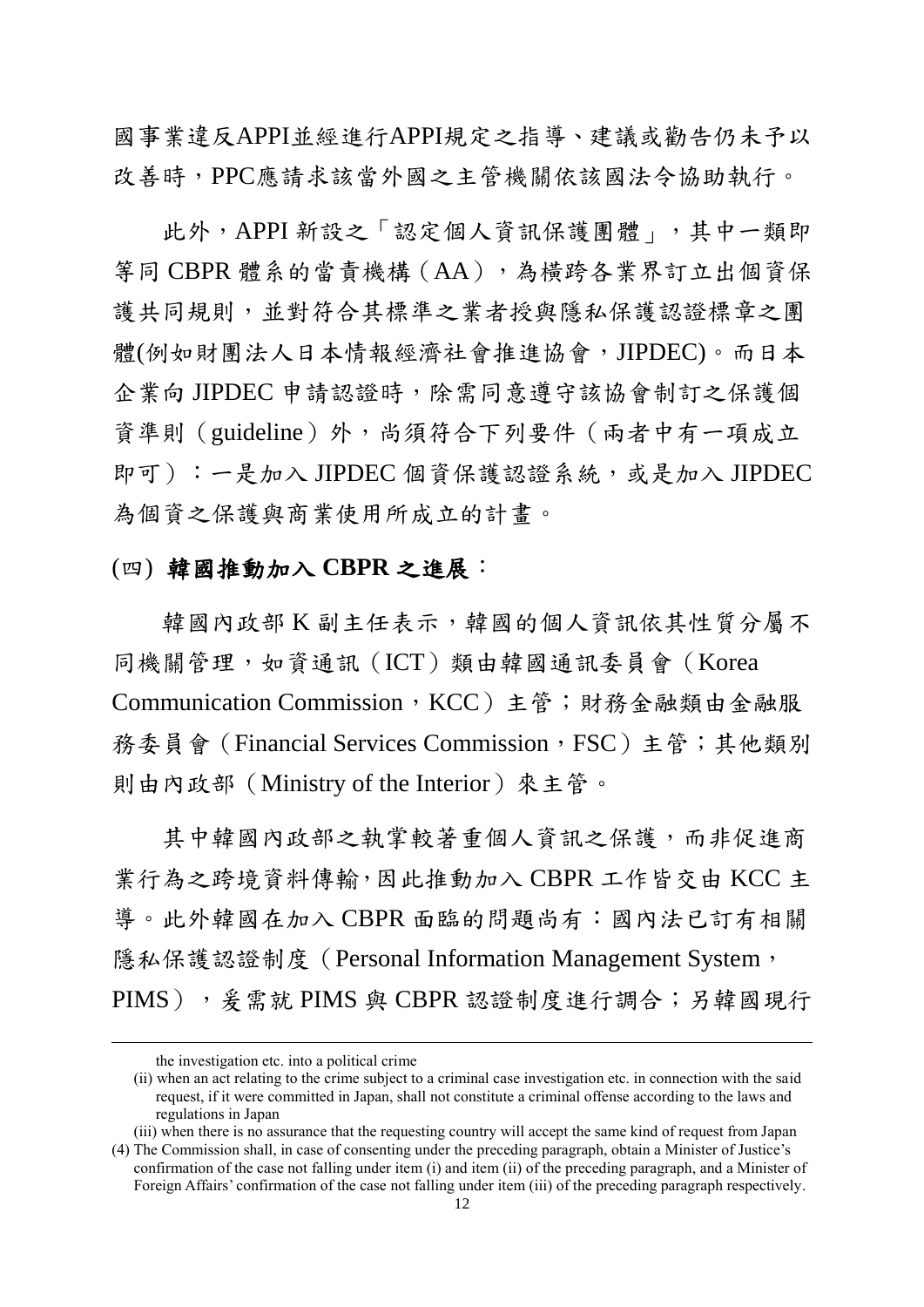國內法規定,資料傳至海外時需事先取得資料提供者同意,對跨 境資料流動是一阻礙,韓國通訊委員會與內政部已針對所轄法 規,朝獲得認證者可不用取得事先同意即可跨境傳輸的方向提出 修正法案,惟尚待國會審查通過。韓國認為,CBPR 體系對韓國 重要性包括以下兩個層面:

- 1. 對政府與個人而言:增加人民對相關隱私保護機關的信任, 提供資料外洩損害之補償機制,以及透過協同效應,於 APEC 區域創造更好地隱私保護。
- 2. 對企業而言:獲得 CBPR 認證是體現企業負責任的決心,此 將提振消費者及政府對他們的信心。

# **(**五**)** 鼓勵參與 **APEC** 之 **CBPR** 體系:

- 1. TRUSTe 與談人表示,資料跨境流通對中小企業及開發中國 家的發展皆有益。事實上,支持資料跨境流通也是未來貿易 協定將討論的議題,如 TPP 及 TiSA 電子商務章皆有提及。 雖然要各國在允許資料跨境流通議題上達到共識,仍有很大 的努力空間,如要協助中小企業或開發中國家能力建構,但 參與 CBPR 將是一個好的開始。
- 2. Apple 及 Google 與會座談人亦皆支持 CBPR,認為資料可為 大家創造許多機會與利益,惟須在促進資料流通與保護隱私 間取得平衡。該二公司皆希冀能有更多 APEC 經濟體可參與 CBPR,並期盼 CBPR 可成為全球標準。Apple 發言人並表示, Apple 係第一個加入 CBPR 的公司,另建議各國不應有資料 當地化之限制,因為當地化限制將妨礙未來新科技所能帶來 的好處與發展。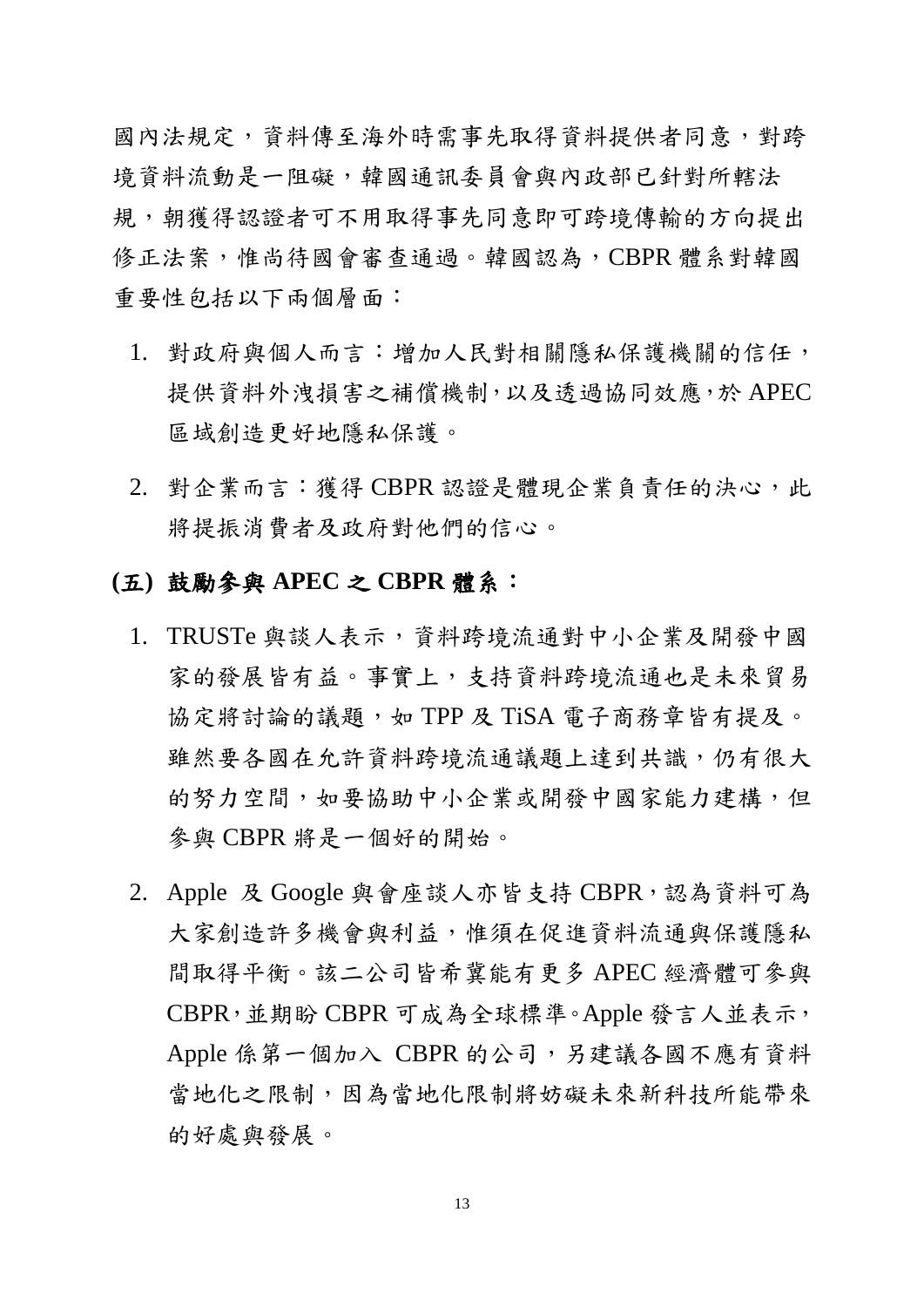(六) 主席結論:如何讓全球消費者與企業瞭解 CBPR認證可為其 帶來的利益將是擴大 CBPR 參與率的關鍵,而香港於 9 月份 將舉辦為期一個禮拜的相關研討會議,以做更多的討論與說 明,敬邀大家參與。

#### **(**三**)** 場次三:針對大數據、機器學習與人工智慧建立新規範

本場次主要探討,是否我們需要有新的規範來管理大數據、 機器學習、及人工智慧(AI)等新科技的發展。與談人包含日本 中央大學政策研究所法律教授 Susumu Hirano、日本個資保護委員 會顧問 Kuniko Ogawa、日本總務省政策研究部資通訊政策所資深 研究員 Satoshi Narihara、CISCO 全球隱私及數據保護主任 Harvey Jang、以及 Acxiom Asia Pacific 公司的隱私兼公共政策主任 J.J. Pan。

#### **(**一**)** 人工智慧(**AI)** 研發指南介紹:

AI 將是未來數位經濟發展的重點,雖該項科技可為人們帶來 許多好處,但同時也將帶來不利影響及風險,如一些工作可能被 取代,或出現如自動駕駛車的管理及發生事故時的法律究責性問 題,因此是否須有新規範來管理該項科技的研究發展,以及如何 監管已成為大家熱烈討論的議題。

中央大學政策研究所 H 教授以及日本總務省政策研究部資 通訊政策所 N 資深研究員進一步表示,目前草擬的 AI 研發指南 (無強制及約束力的國際規範)有 9 項,且已於去(2016)年 4 月 G7 ICT 部長會議中提出,並獲支持。為加速今年 10 月 OECD 針 對此議題的討論,日本於 5 月 13 日至 14 日在東京舉辦『AI 網路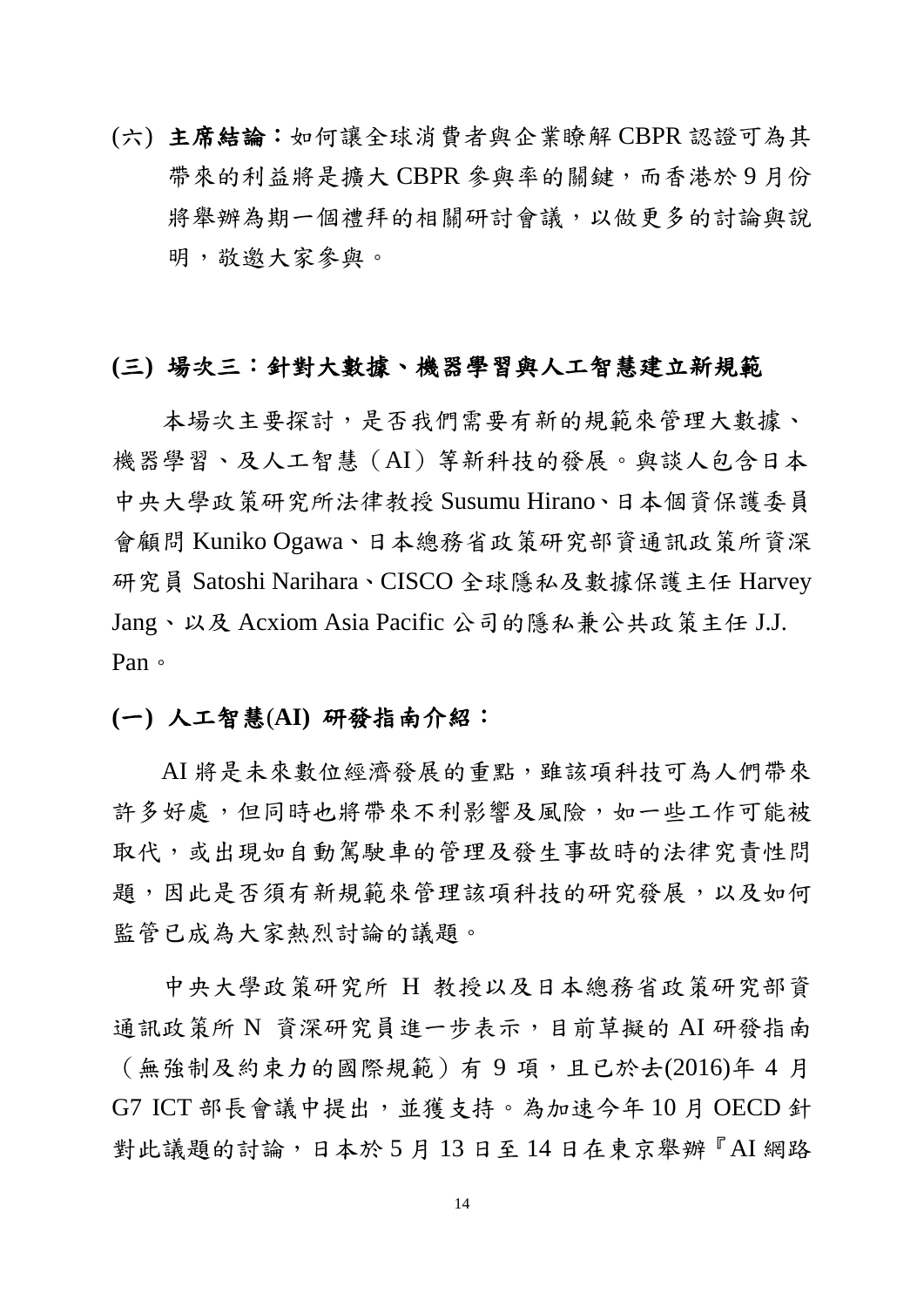社會國際論壇』,並邀請歐、美、日等國的產官學研之專家學者 針對 AI 網絡及 AI 研發指引表示意見及分享經驗。AI 研發指南簡 述如下表:

|                | 項目                                    | 簡要說明                   |
|----------------|---------------------------------------|------------------------|
|                | 合<br>(principle)<br>of<br>作<br>則<br>原 | 促進 AI 系統的互聯與互通性        |
|                | collaboration)                        |                        |
| $\overline{2}$ | 透明化原則                                 | 具備驗證與說明 AI 系統操作之能力     |
|                | (principle of transparency)           |                        |
| 3              | 可控性原則                                 | 具控制 AI 網絡系統的能力,且適當提供相關 |
|                | (principle of Controllability)        | 資訊。                    |
| $\overline{4}$ | 保安原則 (Principle of Security)          | 注意 AI 網絡系統的安全性。        |
| 5              | 安全原則 (Principle of Security)          | 確保 AI 系統對生命無害,不會傷害用戶或第 |
|                |                                       | 三方之人身安全。               |
| 6              | 隱私原則 (Principle of Privacy)           | 確保 AI 系統不會侵犯用戶或第三方隱私權。 |
| 7              | 道德原則(Principle of Ethics)             | 發展 AI 系統須尊重人的尊嚴與個人自主權  |
| 8              | 用戶支援原則                                | 協助用戶,並適當提供用戶相關資訊及選擇機   |
|                | (Principle of User Assistance)        | 會,以做明智抉擇。              |
|                |                                       | AI 網絡系統的研究人員和開發人員須向用戶  |
| $\mathbf Q$    | 究責性原則                                 | 和其他利害關係人負責。例如,研究人員和開   |
|                | (Principle of Accountability)         | 發人員應該解釋和披露相關訊息;研究人員和   |
|                |                                       | 開發人員應與利益關係人保持充分溝通。     |

#### **(**二**)** 因應科技變化之適時改變:

- 1. 日本個資保護委員會與談人再次說明,日本為尋求保護個人 隱私資料與使用個人資訊創造商業利益間的平衡,已開始修 法。主要修訂內容包括明定個資保護範圍(如任何可識別出 個人身份的資料(如身分證字號、姓名、性別、地址、電話、 email 帳號、駕照號碼、年齡等)都須消除或改以代碼呈現)、 建立合法使用個資環境、建立傳輸及分享資訊予境外第三方 之企業或執行機構的新規範等。另也再次強調日本個資保護 法與 CBPR 規範相符。
- 2. CISCO 與談人表示,在進入大數據時代以前,企業僅需了 解如何收集所需資料並依據收集之資料做報告,然而在大數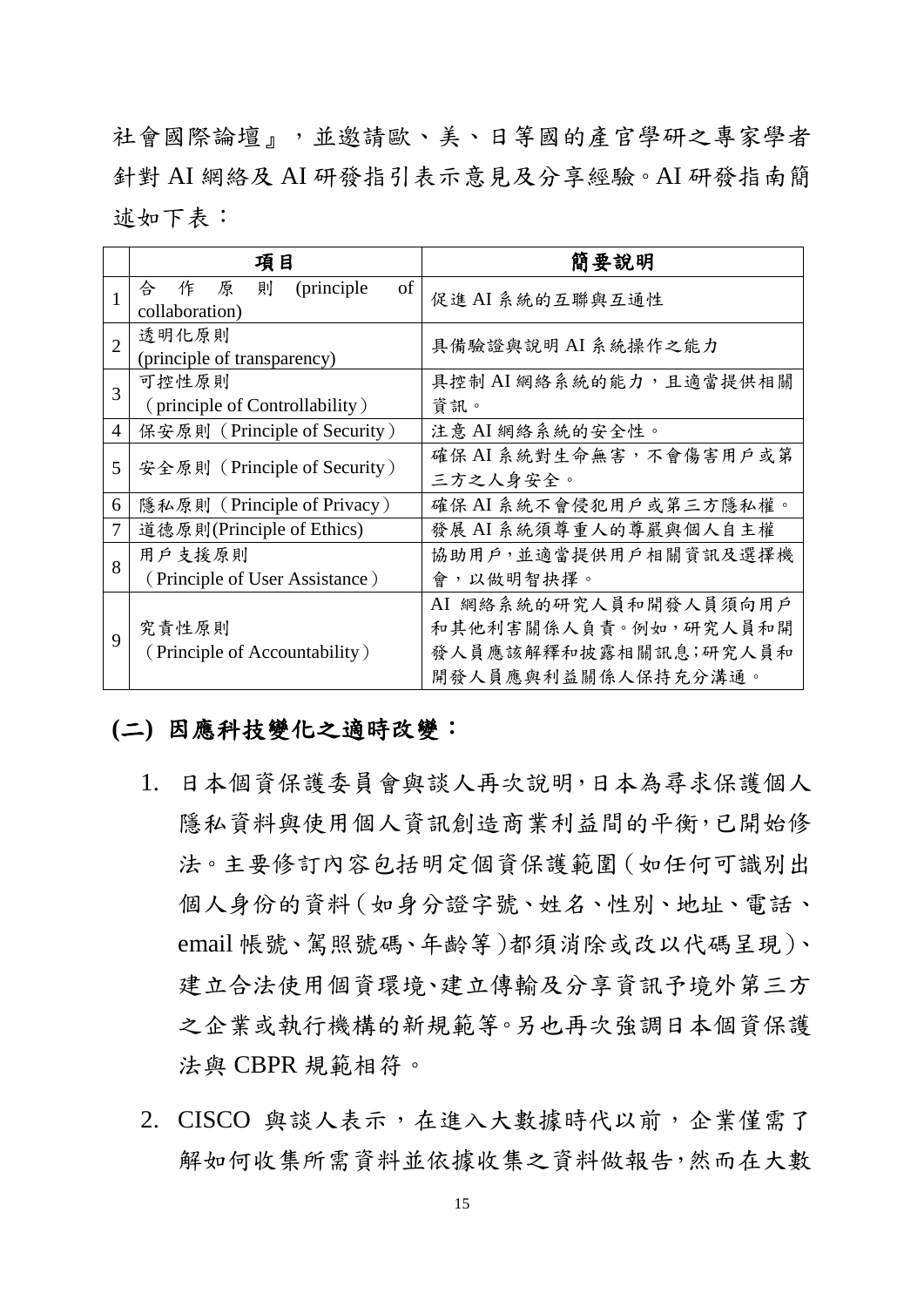據時代,重點不是在如何作資料收集與報告,而是收集資料 後應採取甚麼作為。建議大家應瞭解使用資料的利益以及可 能帶來的風險與影響為何,讓科技從設計開始即具隱私保護 內函。

- 3. Acxiom Asia Pacific<sup>9</sup>與談人表示,在大數據時代,資料隨處 可得,使大家對資料的使用充滿不安全感。因此,如何增加 資料使用的究責性與道德觀是關鍵。而這就需要企業承諾遵 守內部政策;建立執行機制以確保政策得以有效實行;建立 內部監測系統,評估風險,以確保執行機制有效運作;鼓勵 利害關係人共同參與,增加透明性;以及根據要求向監管機 關證明,並於必要時進行補救。
- (三) 主席結論: 擬定 AI 研發指南的目的有二, 即促進合作(讓大 家皆可受益)與安全,而這需要深入瞭解資料對人可能造成的 影響、風險與利益,以及可能涉及的隱私問題有哪些,尤其 在現實上,大數據、機器學習及人工智慧要如何符合透明化 (例如,如何說明自動駕駛車是如何辨識鹿)、安全性、道德、 隱私及究責性等原則是未來須深入討論與解決的問題。

# 參、 觀察與建議

- 一、 與談人一致認為在大數據、機器學習、甚至是人工智慧的時 代,各國須有新管理規範來因應。
- 二、與會者均認同資訊流通對經濟、創新的重要性,但不論是企 業、社會大眾及政府對資料的使用皆仍有安全疑慮,彼此的

<sup>9</sup> Acxiom Asia Pacific 係第一個允許資料流通又有良好資料監管機制的公司。